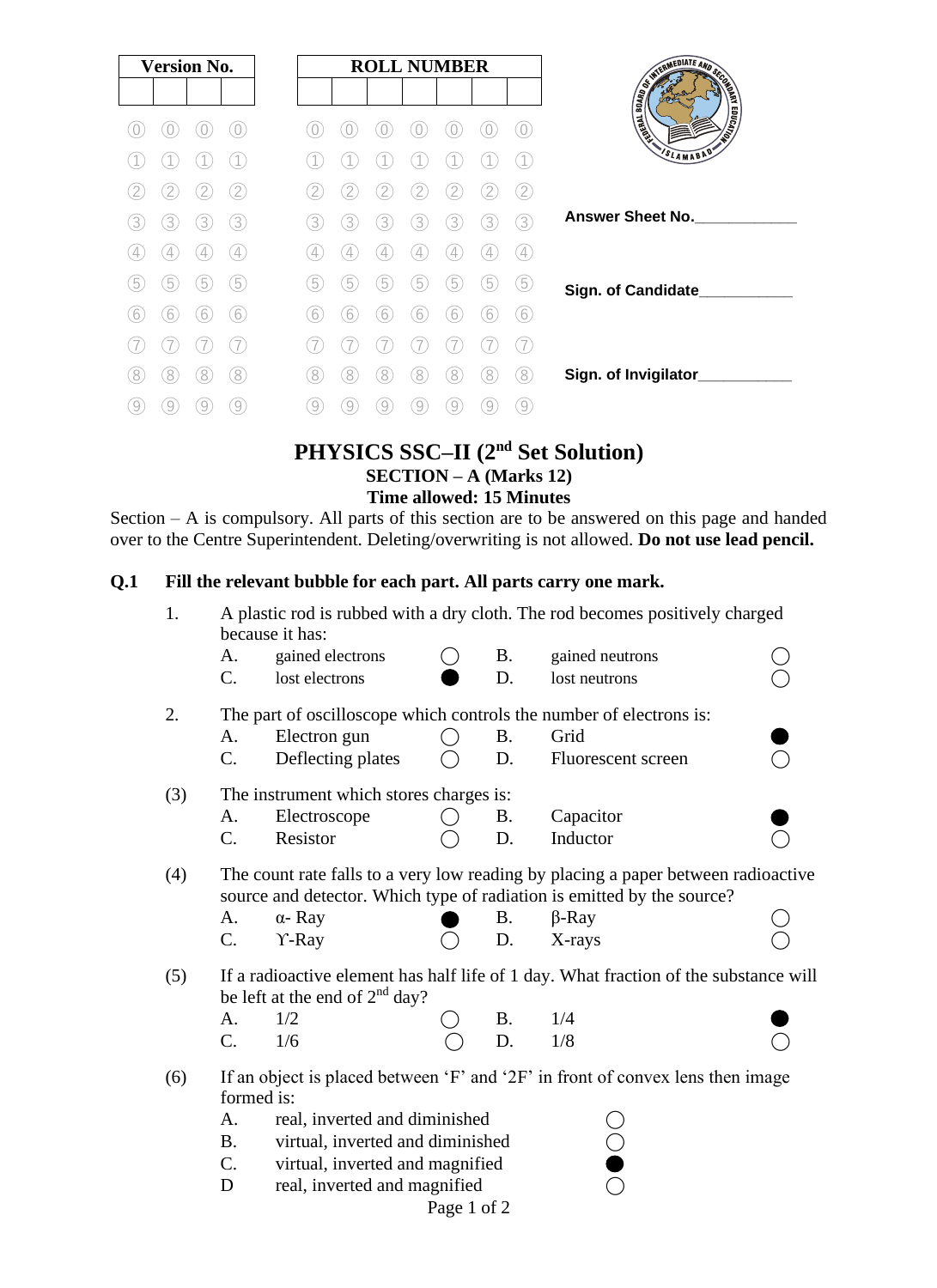| (7)  |                                                                                                           | Velocity of sound waves in vacuum is: |  |           |                       |  |
|------|-----------------------------------------------------------------------------------------------------------|---------------------------------------|--|-----------|-----------------------|--|
|      | A.                                                                                                        | $332 \text{ms}^{-1}$                  |  | <b>B.</b> | $228ms^{-1}$          |  |
|      | C.                                                                                                        | $140$ ms <sup>-1</sup>                |  | D.        | Zero $\text{ms}^{-1}$ |  |
| (8)  | The frequency of microwaves used in microwave oven is 2400MHz. The wave<br>length of these waves will be: |                                       |  |           |                       |  |
|      | A.                                                                                                        | 0.125m                                |  | <b>B.</b> | 8.0 <sub>m</sub>      |  |
|      | $\mathcal{C}$ .                                                                                           | 125m                                  |  | D.        | 7200m                 |  |
| (9)  | The part of the DC motor which reverses the direction of current through coil after<br>every half cycle:  |                                       |  |           |                       |  |
|      | A.                                                                                                        | Armature                              |  | <b>B.</b> | Commutator            |  |
|      | $C_{\cdot}$                                                                                               | Carbon brushes                        |  | D.        | Slip rings            |  |
| (10) | A ball is dropped from a certain height onto the floor, and keeps bouncing. Its<br>motion will be:        |                                       |  |           |                       |  |
|      | A.                                                                                                        | Rectilinear                           |  | <b>B.</b> | Random                |  |
|      | C.                                                                                                        | Simple harmonic                       |  | D.        | Rotatory              |  |
| (11) | $2\Omega$ and 3 $\Omega$ are connected in parallel, its equivalent resistance will be:                    |                                       |  |           |                       |  |
|      | A.                                                                                                        | $4\Omega$                             |  | <b>B.</b> | $1.2 \Omega$          |  |
|      | $\mathcal{C}$ .                                                                                           | $2.5 \Omega$                          |  | D.        | $5\Omega$             |  |
| (12) | Electric Generator works on the principle of:                                                             |                                       |  |           |                       |  |
|      | A.                                                                                                        | Ohm's law                             |  | <b>B.</b> | Lenz's law            |  |
|      | $\mathcal{C}$ .                                                                                           | Coulomb's law                         |  | D.        | Faraday's law         |  |
|      |                                                                                                           |                                       |  |           |                       |  |

 $\_$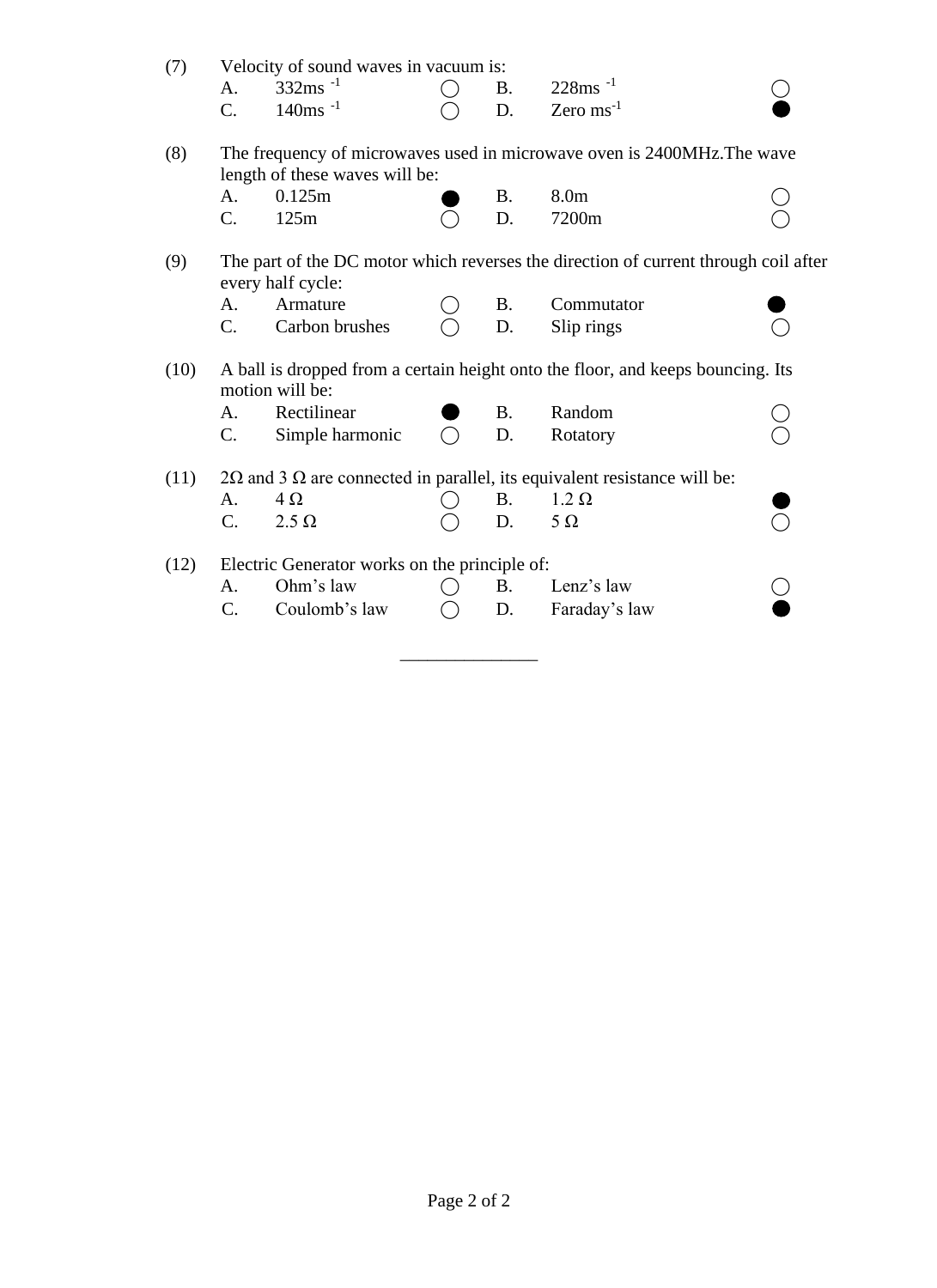

Federal Board SSC-II Examination Physics Model Question Paper (Curriculum 2006)

Time allowed: 2.45 hours Total Marks: 53

Note: Answer any eleven parts from Section 'B' and attempt any two questions from Section 'C' on the separately provided answer book. Write your answers neatly and legibly.

# **SECTION – B** (Marks 33)

- **Q.2** Attempt any **ELEVEN** parts from the following. All parts carry equal marks.**(113=33)**
	- i. Figure shows water waves approaching barrier of ripple tank. Draw reflected water waves. If wave has wavelength of 36cm and speed of 1.2ms<sup>-1</sup>, calculate the frequency of waves. Direction of wave



Ans.



Wavelength  $=\lambda = 36$  cm=0.36 m Speed=  $1.2 \text{ m/s}$ Frequency=? **Solution:** V=fλ  $f = 3.33$  Hz

ii. Differentiate between transverse and longitudinal waves. (Any two)

### Ans. **Longitudinal waves:**

In longitudinal waves the particles of the medium move back and forth along the direction of propagation of wave.

Such a wave consists of regions called **compressions**, where the loops of the spring are close together, alternating with regions called **rarefactions** (expansions), where the loops are spaced apart.

Sound Waves and spring waves are examples of longitudinal waves.

### **Transverse waves:**

In transverse waves, the vibratory motion of particles of the medium is perpendicular to the direction of propagation of waves.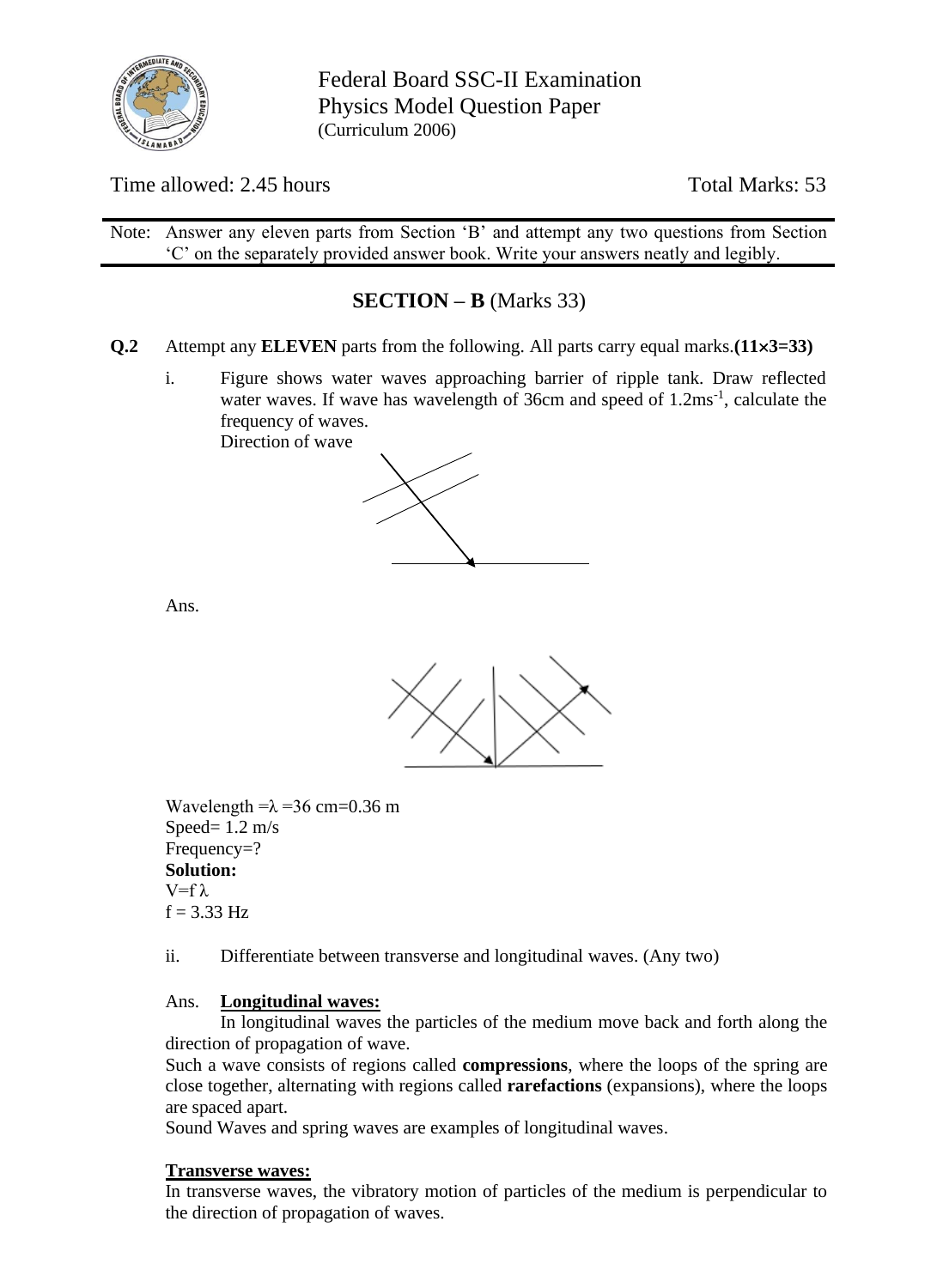The crests are the highest points while the troughs are the lowest points of the particles of the medium from the mean position.

Waves on the surface of water and light waves are examples of transverse waves.

iii. β-particles ionize the air they pass through less strongly than the same number of α-particles. Suggest why this is so. Why ionization power of β-particles is less than α-particles?

Ans. Alpha particles are helium nuclei, they have the greater power of ionization as compared to beta particles and gamma rays. It is due to their large energy. Beta particles have less energy then  $\alpha$ -particles so they ionize gas less than alpha particles.

iv. Sound produced on sun is not heard on earth, why?

Ans. Sound waves are mechanical waves, require some material medium for their propagation. Vacuum exists between sun and earth, which does not provide medium for sound waves to propagate, hence we cannot hear sound produced on sun.

v. An electric kettle is rated as 2.5 kW, 230 V. Determine a suitable current rating of the fuse to put in the three-pin plug. Choose from 1A, 5 A, 13 A, 30 A and briefly explain.

Ans. Power =  $2.5$  Kw Voltage  $= 230$  V  $Current = I = ?$ SOLUTION:  $P = VI$  $I = 2.5 \times 10^3 = 230 I$ We get  $I = 10.8 A$ So fuse of 13 A will be suitable for this device.

vi. If pitch of sound is decreased in air. What is the effect on wavelength and wave velocity?

Ans. Pitch depends upon the frequency. When pitch is reduced, frequency will be reduced.

According to relation  $v = f\lambda$ 

By decreasing frequency, wavelength will be increased to keep speed of sound constant.

vii. Differentiate between 'AND' gate and 'OR' gate. (Any three)

### Ans. **AND GATE**

Symbol for AND operation is dot (.). Its Boolean expression is:  $X = A$ . B and is read as "X" equals A AND B".

AND operation may be represented by switches connected in series, with each switch representing an input.

Output of AND gate will be '1' only when all of its inputs are at logic '1',

### **OR GATE**

OR operation is represented by the symbol of plus (+). Boolean expression for OR operation is :  $X = A + B$  and is read as "X" equals A OR B.

An OR operation may be represented by switches connected in parallel.

The value of output of OR gate will be '1' when anyone of its inputs is at '1'.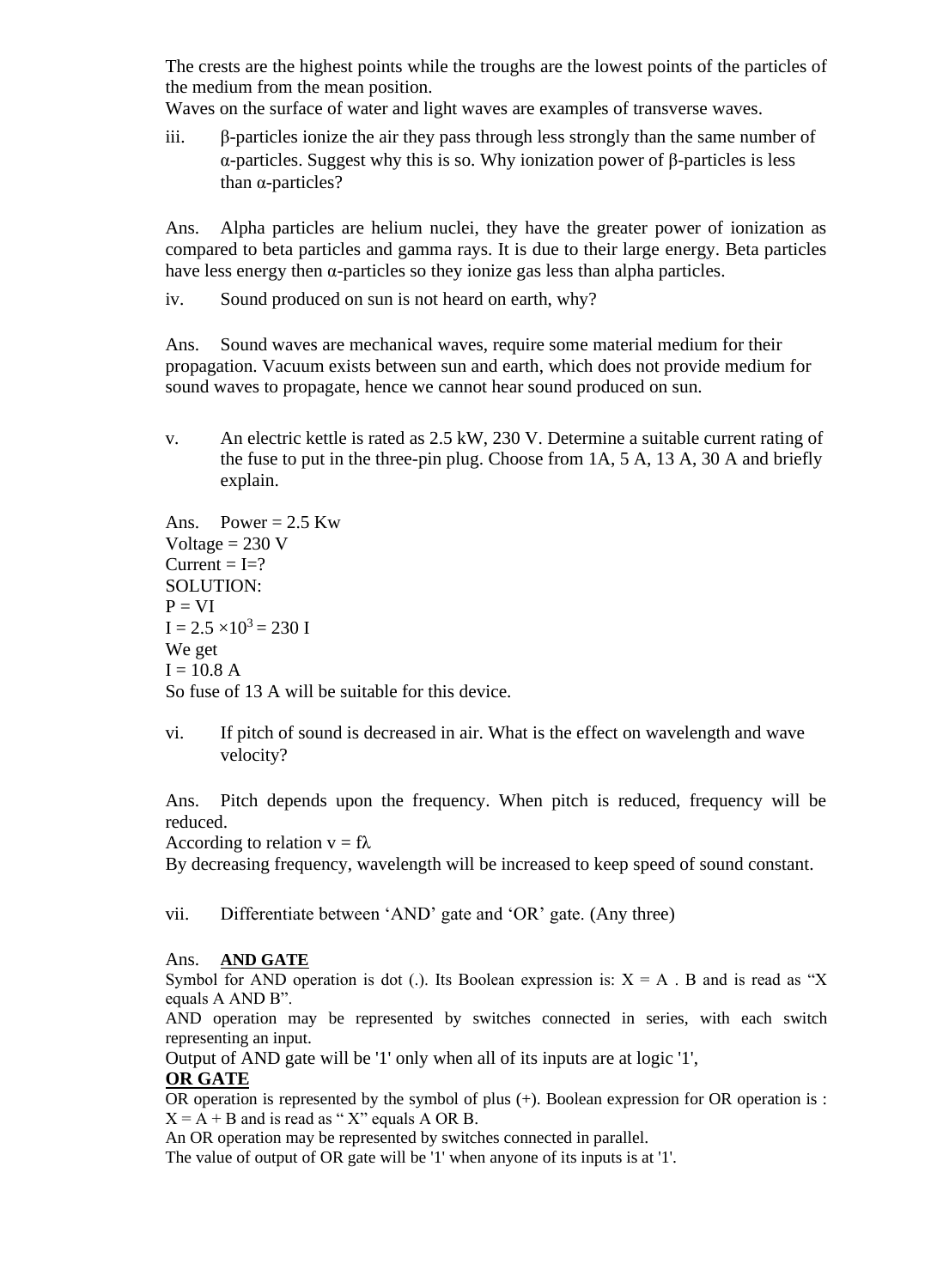viii. An object of size 3 cm is placed at a distance of 15 cm from a convex lens. Focal length of lens is 10 cm. Find the position, nature and size of image.

Ans. TYPE : Convex lens Size of object =  $Q = 3$  cm Distance of object =  $p=15$  cm Focal length= 10 cm Distance of image  $= q = ?$ Size of image  $= I = ?$ Nature of image=? **Solution:**  $1/f = 1/p + 1/q$ Rearranging and substituting values of f and p, we get  $q = 30$  cm using magnification formula  $q/p = I/O$  $I = 6$  cm As object is between f and 2f so Real, inverted and large size image will be formed.

ix. What spectacles will be used by a person suffering from farsightedness? Draw diagram to show correction of this problem.

Ans. The disability of the eye to form distinct images of nearby objects on its retina is known as farsightedness.

This defect can be corrected with the aid of a suitable converging lens. The lens refracts the light rays which converges and form image on the retina.



x. How fine electron beam will be obtained by electron gun? ow fine electron beam will be obtained by e

Ans. An electron gun is used to investigate the properties of electron beam. The electrons are produced by thermionic emission from a tungsten filament heated by  $6 \text{ V}$ supply. A high positive potential (several thousands) is applied to a cylindrical anode (+).





### Ans. **Hard disc**

Storage medium is the aluminium plates coated with particular material. These aluminium plates are not flexible.

Its capacity is very large, reliable and compact storage media. It is installed inside the system unit.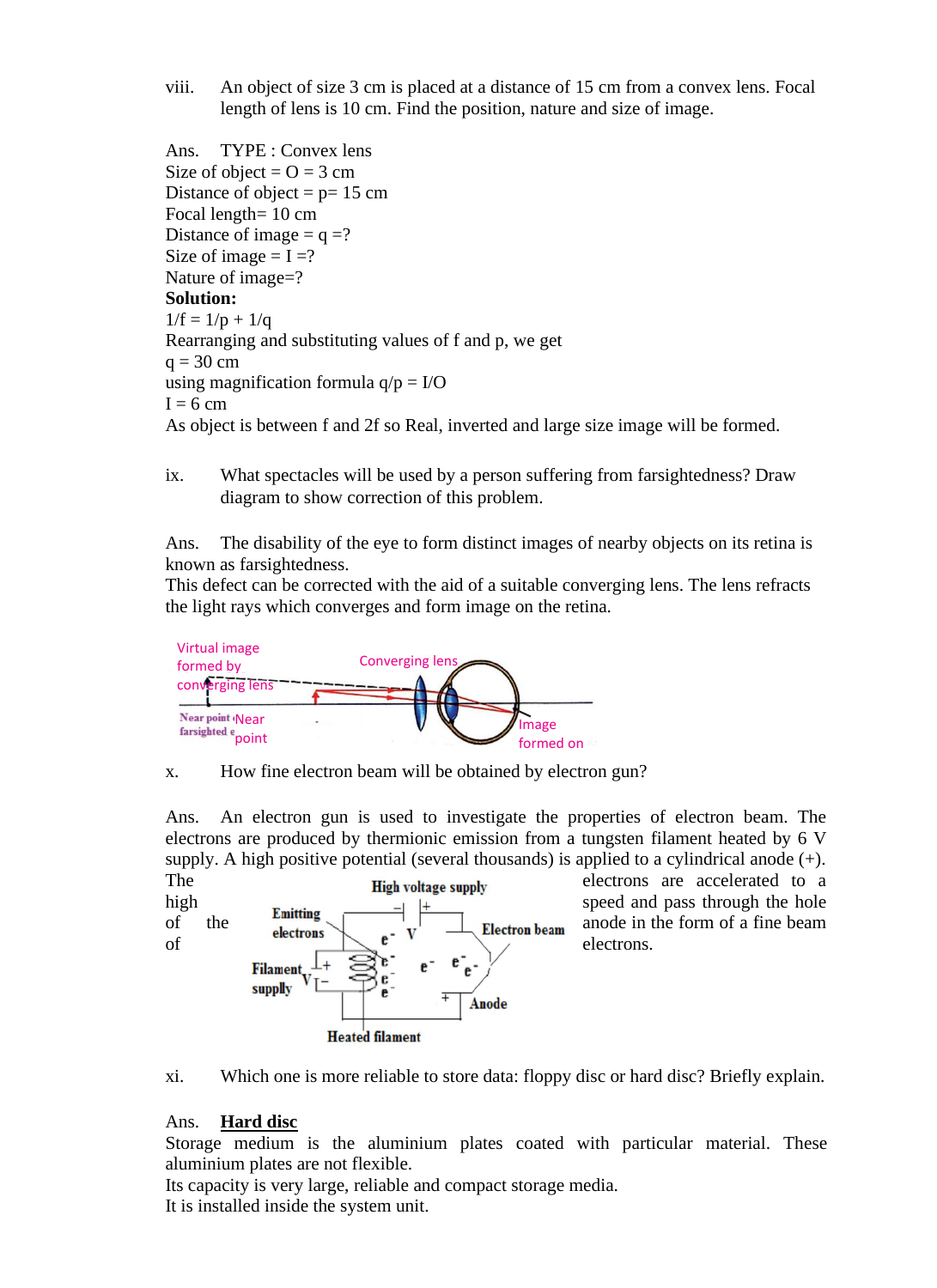### **Floppy Disc**

It is a flexible plastic coated with a ferromagnetic material that stores data. The storage medium is flexible

It can store data up to 1.44MB, it is not reliable medium and data can be lost. It is removable storage device.

xii. Describe one situation from everyday life in which static electricity is dangerous and precautions taken to ensure that charges are discharged safely.

Ans. The phenomenon of lightning occurs due to a large quantity of electric charge which builds up in the heavy thunderclouds. The thunderclouds are charged by friction between the water molecules in the thunderclouds and the air molecules. When the charge on the thunderclouds is sufficiently high, it induces opposite charge on the objects present on the ground giving rise to a strong electric field between the cloud and the ground. Suddenly, the charge in cloud jumps to the ground with a violent spark and explosion. This is called lightning.

To prevent lightning from damaging tall buildings, lightning conductors are used. The purpose of the lightning conductor is to provide a steady discharge path for the large amount of negative charge in the air to flow from the top of the building to the Earth. In this way, the chances of lightning damage due to sudden discharge can be minimized.

xiii. State Joule's Law. Write its formula.

Ans. The amount of heat generated in a resistance due to flow of charges is equal to the product of square of current I, resistance R and the time duration t.

Formula:

 $W = I^2 Rt = V^2t/R$ 

xiv. Sketch V-I characteristics graphs for

- a. A metallic conductor
- b. A filament lamp
- c. A thermistor

Ans. Metallic conductor



A filament lamp



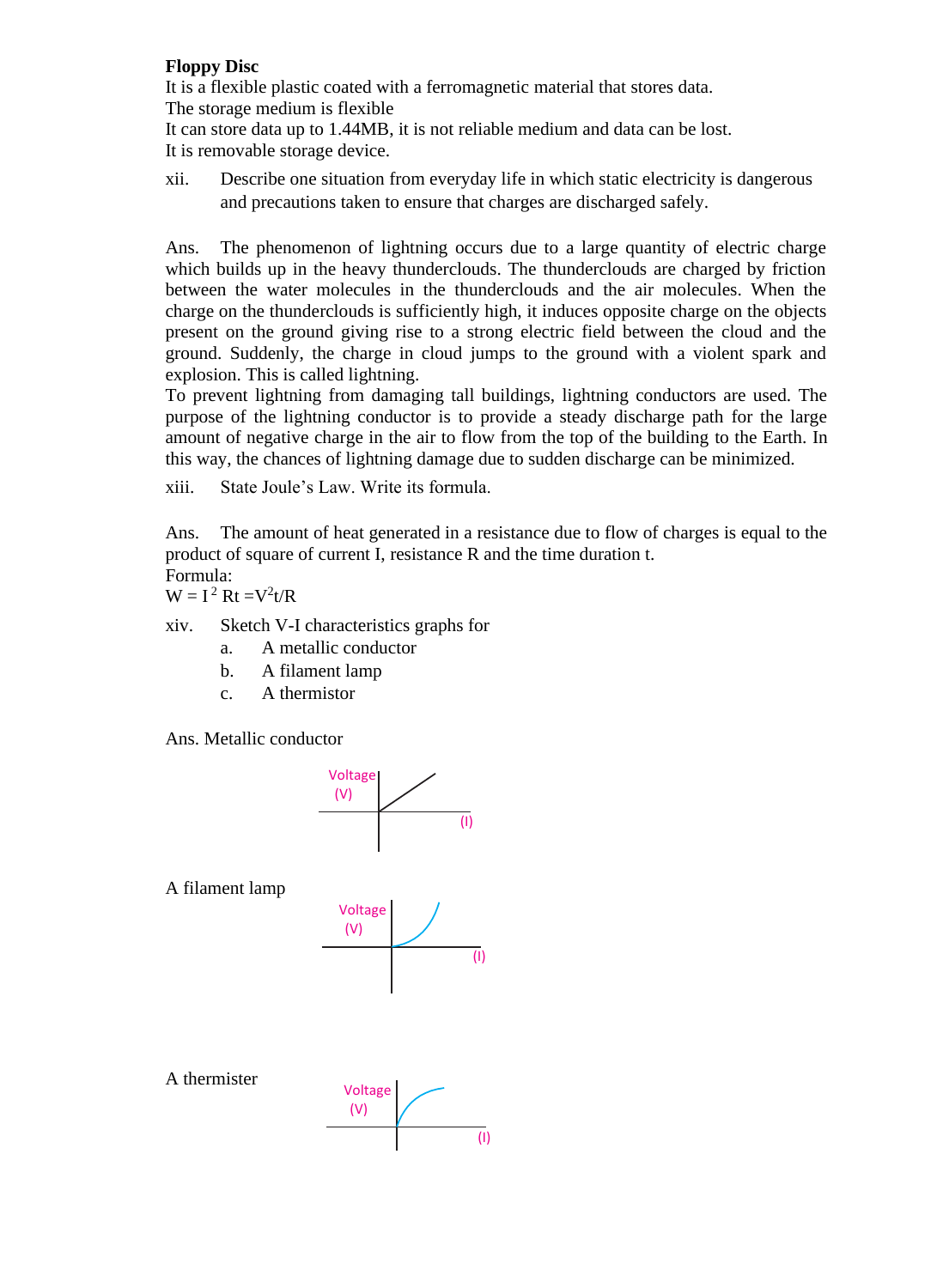xv. Why force is experienced by a current carrying conductor placed in a magnetic field?

Ans. Electric current produces a magnetic field similar to that of a permanent magnet. When a current carrying conductor is placed in magnetic field, its magnetic field exerts force on a permanent magnet, it implies that current carrying wire should also experience a force when placed in a magnetic field.

### **SECTION – C**(Marks 20)

|  | Note: Attempt any TWO questions. All questions carry equal marks. | $(2 \times 10 = 20)$ |
|--|-------------------------------------------------------------------|----------------------|
|--|-------------------------------------------------------------------|----------------------|

**Q.3** a. Explain nuclear fission reaction in detail. **(6)**

Ans. Nuclear fission takes place when a heavy nucleus, such as  $U^{235}$ , splits into two smaller nuclei by absorbing a slow moving (low-energy) neutron as represented by the equation (1)

$$
n^{1} + U^{235} \longrightarrow {}^{236} U^* \longrightarrow X + Y + neutron
$$
 (1)

where *U*\*-236 is an intermediate state that lasts only for a fraction of second before splitting into nuclei *X* and *Y*, called fission fragments.

The process also resulted in the production of typically two or three neutrons per fission event. On the average, 2.47 neutrons are released per event. (1)

### **Energy description** (1)

In nuclear fission, the total mass of the products is less than the original mass of the heavy nucleus. Measurements showed that about 200 MeV of energy is released in each fission event of  $U^{235}$ . This is a large amount of energy relative to the amount released in chemical processes.

### **Fission chain reaction** (1)

We have seen that neutrons are emitted when  $U^{235}$  undergoes fission. These neutrons can in turn trigger other nuclei to undergo fission with the possibility of a chain reaction. Calculations show that if the chain reaction is not controlled, it will proceed too rapidly and possibly results in the sudden release of an enormous amount of energy (an explosion).

### **Controlled Fission chain reaction** (1)

This fission chain reaction is controlled in nuclear reactors by using cadmium rods. In this sort of self sustained reaction, extra neutrons liberated in fission reactions are absorbed to slowdown the chain reaction.

b. The force of repulsion between two identical positive charges is 80 N, when charges are 0.5 m apart. Find the value of each charge. **(4)**

| Ans. $F = 80N$                                       |     |
|------------------------------------------------------|-----|
| $q_1 = q_2 = q = ?$                                  |     |
| $r = 0.5m$                                           |     |
| $k = 9 \times 10^9$ Nm <sup>2</sup> / C <sup>2</sup> |     |
| <b>Solution:</b>                                     |     |
| $F = K q_1 q_2 / r^2$                                | (1) |
| $F = K q^2/r^2$                                      |     |
| Substituting the values of F, K and r, we get        | (2) |
| $q = 4.7 \times 10^{-5}$ C                           | (1) |
|                                                      |     |

**Q.4** a. Define intensity of sound waves. Derive formula to find intensity level of

unknown sound.  $(1+5)$ Ans. Sound energy passing per second through a unit area held perpendicular to the direction of propagation of sound waves is called intensity of sound. Intensity is a physical quantity and can be measured accurately. The unit of intensity of sound is watt per square metre.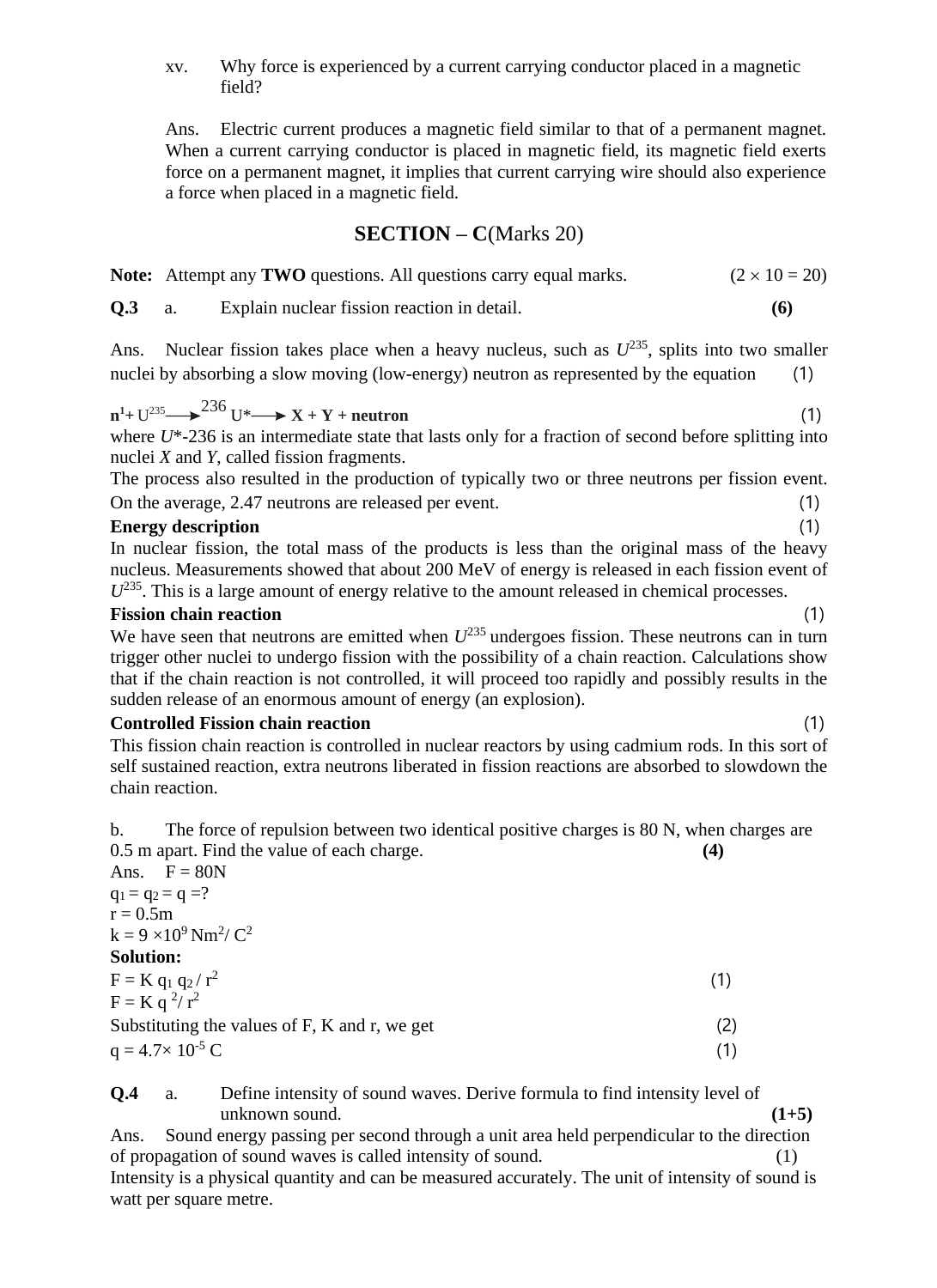### **Sound Intensity Level**

| <b>Sound Intensity Level</b>                                                                    |     |
|-------------------------------------------------------------------------------------------------|-----|
| The loudness (L) of a sound is directly proportional to the logarithm of intensity i.e.,        |     |
| $L \propto$ logI                                                                                |     |
| (1)<br>$L = K \log I$                                                                           |     |
| where K is a constant of proportionality.                                                       |     |
| Let Lobe the loudness of the faintest audible sound of intensity Io and L be the loudness of an |     |
| unknown sound of intensity I,                                                                   |     |
| then, we can write                                                                              |     |
| $Lo=K \log I$<br>(2)                                                                            |     |
| Subtracting Eq. $(2)$ from Eq. $(1)$ , we get                                                   |     |
| $L - Lo = K (log I - log Io) = K log I/Io$                                                      | (1) |
| This difference, (L-Lo), between the loudness L of an unknown sound and the loudness L is       |     |
| called the intensity level of the unknown sound. Therefore, the intensity level of an unknown   |     |
| sound is given by                                                                               |     |
| Intensity level = K log I/I $o(3)$                                                              | (1) |
| <b>UNIT</b>                                                                                     |     |
| If $K = 1$ , then unit of Intensity level is bel,                                               |     |
| If $K = 10$ , then intensity level is measured in decibel, dB.                                  |     |
| $\mathbf b$ .<br>Find the length of second's pendulum and its frequency.                        | (4) |
| $T=2s$<br>Ans.                                                                                  |     |
| $L=?$                                                                                           |     |
| $f = ?$                                                                                         |     |
| <b>Solution:</b>                                                                                |     |
| $T = 2\pi\sqrt{L/g}$                                                                            | (1) |
| Squaring and rearranging                                                                        |     |
| $L = T^2g / 4 \pi^2$                                                                            |     |
| Substitute $T = 2s$                                                                             |     |
| $g = 10 \text{ m/s}^2$                                                                          |     |
| we get $L = 1.02$ m                                                                             | (2) |
| $f = 1/T = 1/2 = 0.5 Hz$                                                                        | (1) |

**Q.5** a. What is total internal reflection? Describe the use of this phenomenon in optical fibers and endoscopy. **(2+5)**

### Ans. **Total internal reflection**

When a ray of light travelling in denser medium enters into a rarer medium, it bends away from the normal. When the angle of incidence becomes larger than the critical angle, no refraction occurs. The entire light is reflected back into the denser medium. This is known as total internal reflection of light.



(1)

### **Fibre optics**

Fibre optics consists of hair size threads of glass or plastic through which light can be travelled. The inner part of the fibre optics is called core that carries the light and an outer concentric shell is called cladding. The core is made from glass or plastic of relatively high index of refraction. The cladding is made of glass or plastic, but of relatively low refractive index. Light entering from one end of the core strikes the core-cladding boundary at an angle of incidence greater than critical angle and is reflected back into the core. In this way light travels many kilometres with small loss of energy. sists of hair size the made of glass or c <sup>l</sup>